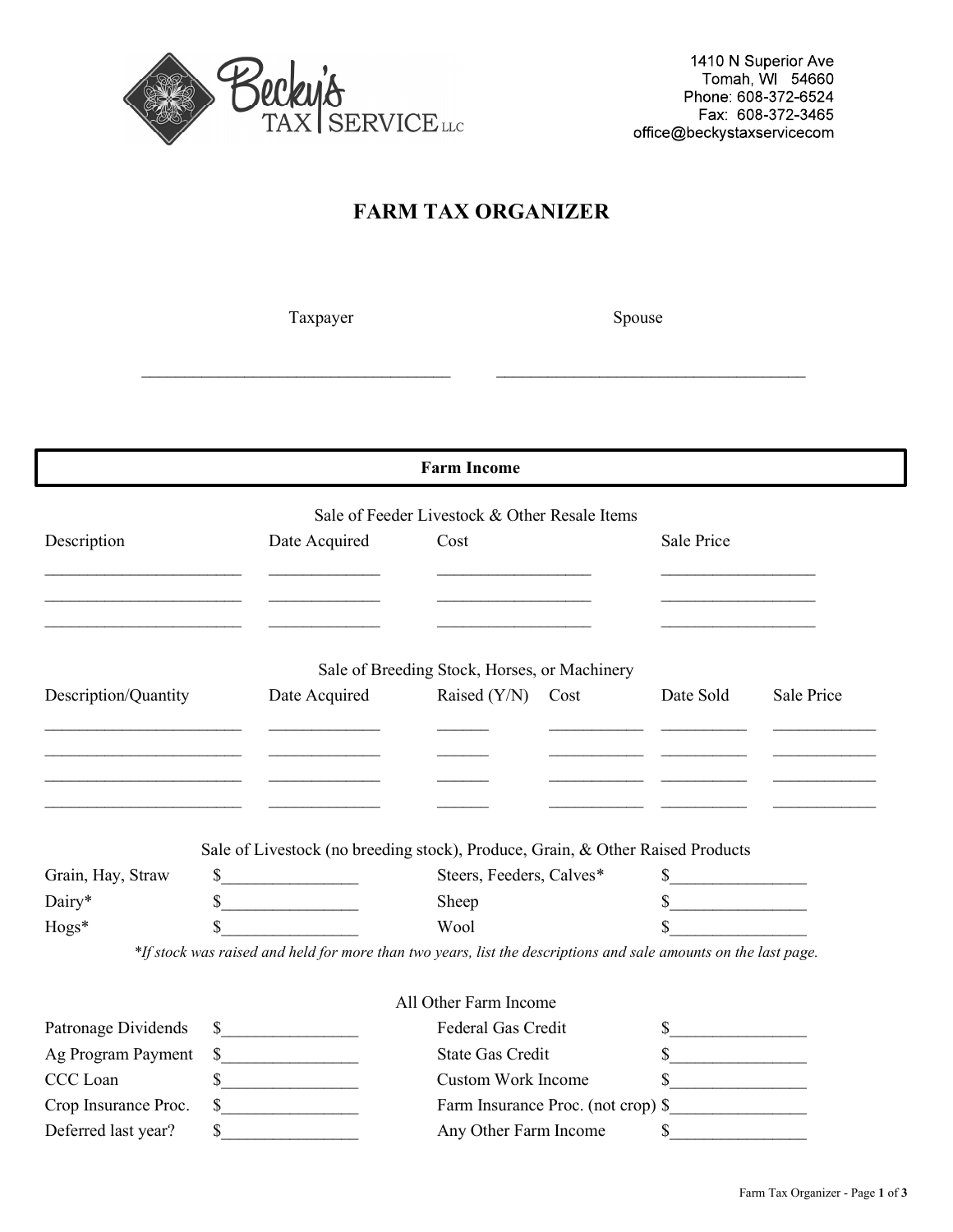### Farm Expenses (See Detail Sheet for more guidance.)

| Chemicals                    | Gas, Fuel, Oil                    |  |
|------------------------------|-----------------------------------|--|
| <b>Conservation Expenses</b> | Insurance - farm                  |  |
| Custom Hire                  | Insurance - crop                  |  |
| <b>Employee Benefits</b>     | Insurance – other                 |  |
| Feed                         | Mortgage Interest                 |  |
| Fertilizer/Lime              | Interest - other                  |  |
| Freight/Trucking             | Pension/profit sharing            |  |
| Rent/Lease - Equipment       | Rent/Lease – land, animals        |  |
| Repairs/Maintenance          | Seed                              |  |
| Storage/Warehousing          | Supplies                          |  |
| Taxes                        | Utilities (Elec, Water, Phone) \$ |  |
| Veterinary                   | Legal/Professional                |  |
| Cell phone                   | Wages (W2 employees)              |  |
| <b>ASCS Payback</b>          | Payroll Taxes                     |  |
| Dues/Subscriptions           | Advertising                       |  |
| Farm Vehicle Expenses        | Crop Ins. Prem. Withheld          |  |
|                              |                                   |  |
|                              |                                   |  |

### Purchases of Equipment/Machinery

| Description |  | Purchase Date New/Used Cash Paid (if traded, boot only) | Item Traded |
|-------------|--|---------------------------------------------------------|-------------|
|             |  |                                                         |             |
|             |  |                                                         |             |
|             |  |                                                         |             |
|             |  |                                                         |             |
|             |  |                                                         |             |

# Purchases of Breeding Stock, Horses & Dairy

| Description/Quantity | Purchase Date | Cost |  |
|----------------------|---------------|------|--|
|                      |               |      |  |
|                      |               |      |  |
|                      |               |      |  |
|                      |               |      |  |

|                      |               | Animals Purchased for RESALE ONLY and DIED |           |
|----------------------|---------------|--------------------------------------------|-----------|
| Description/Quantity | Purchase Date | Original Cost                              | Date Died |
|                      |               |                                            |           |
|                      |               |                                            |           |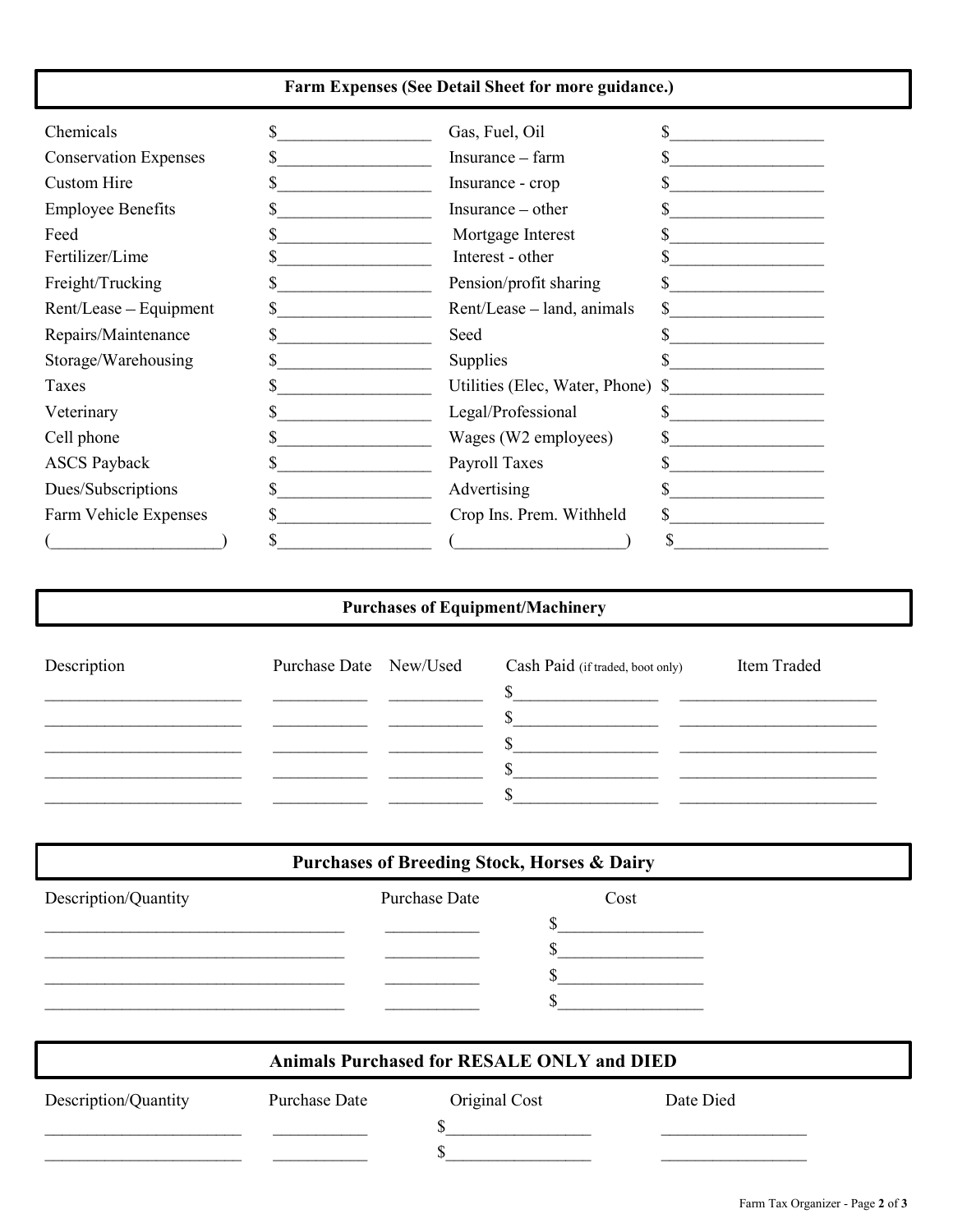### Farm Rental

|                                          |                              | <b>Farm Rental</b>                                                                                                                                                             |                                                                    |
|------------------------------------------|------------------------------|--------------------------------------------------------------------------------------------------------------------------------------------------------------------------------|--------------------------------------------------------------------|
| Did you rent your farm out? ___YES ___NO |                              |                                                                                                                                                                                | Did you actively participate in the farm rental activities? YES NO |
| Cash Rent Received \$                    |                              |                                                                                                                                                                                | Do you have a crop share agreement? ___YES ___NO                   |
| Expense                                  | Amount<br>\$<br>$\sim$<br>\$ | Expense                                                                                                                                                                        | Amount<br>$\frac{1}{\sqrt{2}}$                                     |
|                                          |                              | <b>Other Information</b>                                                                                                                                                       |                                                                    |
|                                          |                              |                                                                                                                                                                                |                                                                    |
|                                          |                              |                                                                                                                                                                                |                                                                    |
|                                          |                              |                                                                                                                                                                                | Ethanol                                                            |
|                                          |                              | Total health insurance premiums paid for you and your family: \$                                                                                                               |                                                                    |
|                                          |                              | Are you or your spouse covered or offered an employer health insurance plan? _____ YES _____ NO<br>Are you interested in deferring crop insurance proceeds? _____ YES _____ NO |                                                                    |